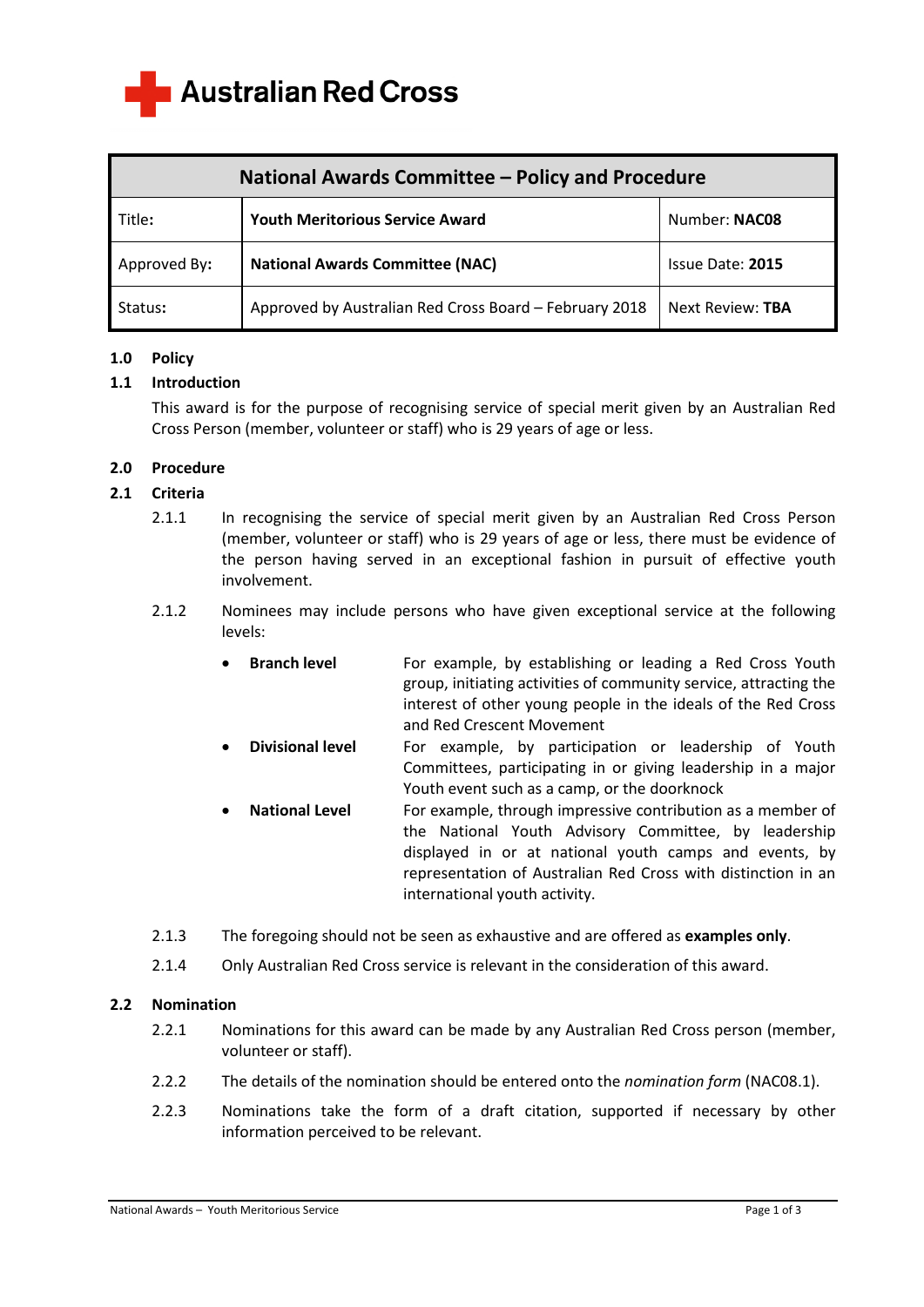

- 2.2.4 The following points should be covered in the draft citation in the order given:
	- full name of nominee and group of Red Cross to which nominee belongs
	- office(s) held in Red Cross give appropriate dates
	- details of nominee's contribution provide details of achievements in Red Cross Youth activities, aligned where possible to the National Youth Goals
	- details of any Youth Awards conferred at Divisional level
- 2.2.5 The citation should not exceed 300 words other than in exceptional circumstances.

## **2.3 Submission and Endorsement**

- 2.3.1 The completed *nomination form* (NAC08.1) must be submitted to the Chairman of the relevant Awards Committee, in the State or Territory or in the case of a National nominee to the Chairman of the National Awards Committee.
- 2.3.2 Nominations (other than National nominations) must be endorsed by the relevant Divisional Awards Committee, and signed by the Divisional Chair, prior to it being submitted to the NAC for approval.
- 2.3.3 If the nomination is unsuccessful in achieving Divisional endorsement, the Chair of the Divisional Awards Committee (or Chair of the Division if he/she so chooses) will advise the nominator informing the reason.
- 2.3.4 In the case of unsuccessful National nominations, the Chair of the National Awards Committee (or the President of Australian Red Cross if he/she so chooses) will advise the nominator informing the reason.
- 2.3.4 **COMPLETED AND ENDORSED** nomination forms, marked *'CONFIDENTIAL AWARDS'* must be submitted to National Awards Committee Secretary, Australian Red Cross.

# **2.4 Approval**

- 2.4.1 On receipt of an endorsed nomination, the NAC Secretary will submit the nomination to the NAC for consideration.
- 2.4.2 Following consideration, the nomination will be successful if it has been approved by a majority of NAC members.
- 2.4.3 If the nomination is unsuccessful, the nomination will be returned to the submitting Division with appropriate notation.
- 2.4.4 The nomination will only be considered by the NAC on three (3) occasions after which the nomination will be considered as unsupportable.
- 2.4.5 The Chair of the National Awards Committee will notify the appropriate Divisional Chairman (or in the case of a National Nomination, the President of Australian Red Cross) of the outcome of the successful nominations.
- 2.4.6 The President of Australian Red Cross will inform the successful nominee in writing.
- 2.4.7 A list of the total number of approved National Awards will be submitted to the National Communications Department to be included in the Annual Report.

# **2.5 Presentation**

2.5.1 The NAC Secretary will arrange suitable inscription of the award medal and the signature of the President of Australian Red Cross upon the official citation within three weeks of the nomination having been approved.